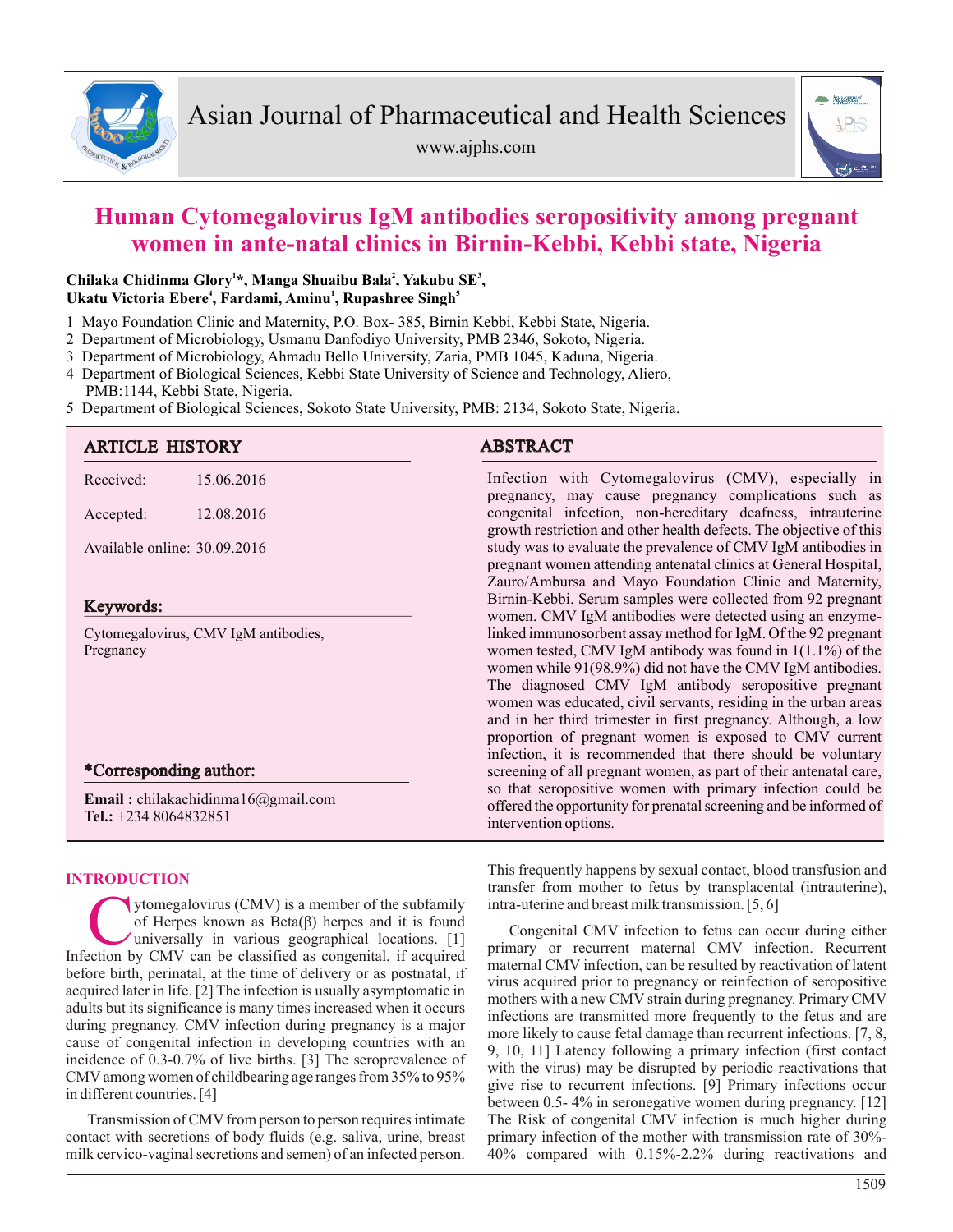reinfection [13] and up to 13% of these infections will result in symptomatic congenital disease in the newborn. [11]

Among the most clinically important forms of CMV disease is congenital infection, which can occur at any stage of pregnancy. The majority of congenitally-infected infants develop normally, but about 10% are likely to have permanent CMV-related damage, [2] which subsequently leads to congenital defect which can include permanent hearing loss, vision loss and neurological impairment cerebral palsy, mental retardation, visual impairment and psychomotor delay over time. [3] In a few cases, there are symptoms at birth which include premature delivery, being small for gestational age, jaundice, enlarged liver and spleen, microcephaly, seizure, rashes and feeding difficulties.*[14]*

#### **MATERIALS AND METHODS**

#### **Study area**

This research was carried out in Usmanu Danfodiyo University Teaching Hospital (UDUTH), Sokoto but blood samples were collected from Hajiya Turai Yar-dua General Hospital, Zauro/Ambursa and Mayo Foundation Clinic and Maternity, Birnin-kebbi, Kebbi State, North-western Nigeria. The study was approved by the ethical committee of the two hospital and informed consent was taken from each subject before sample collection. Demographic information and clinical details were recorded on a standardized questionnaire.

#### **Sample collection**

With the consent of the women after a brief teaching on cytomegalovirus and its negative effects to the fetus, blood samples of 5ml were collected from the pregnant women by venepuncture. Each of the collected blood sample was transferred into a sterile, non-anticoagulated clean-dry bottles and allowed to clot. It was then centrifuged at 3000 rpm for five minutes using the centrifuge model 800D. The sera were separated and transferred into cryovials and stored at 20°C until required for use. [1]

### **Sample analysis**

Cytomegalovirus IgM antibodies were detected using ELISA micro-well method as follows: All the samples and reagents were brought to room temperature 15 minutes before the test. Following the manufacturer's instructions, 1:40 dilution of wash buffer concentrate was prepared with distilled water by adding

1ml of buffer solution to 39ml of distilled water, 100µl of the sample diluent was added into the appropriate wells except the blank and the two negative wells, then 50µl of the blood specimen was added to the wells beating by pipettor repeatedly until the mixture turned blue. Then, 50µl of negative and positive controls were dispensed into the negative and positive wells separately. The microtiter wells were flicked for 30seconds to mix well, the sealing template was fixed on the wells and incubated at 37°C for 20 minutes.

The wells were inserted into the microplate washer machine to add wash buffer to each well and absorb it after 20 seconds. This was repeated five times until each well was dried. Then, 50µl of Horse Radish Peroxidase (HRP) conjugate was dispensed to each well except the blank well. It was then mixed by gentle vibration, sealing template was affixed and the well was incubated at 37°C for 20 minutes. It was then washed five times with the diluted wash buffer using the microplate washer machine for 20 seconds. Then, 50µl of substrate Aand 30µl of substrate B were dispensed into all the wells except the blank well, and it was incubated at 37°C for 10 minutes followed by gentle vibration mixture to mix well and incubated at 37°C for another 10 minutes. After this, 50µl of stop solution was added to the wells except the blank well; mixed and the result was read using the multiscan microwell reader. With the aid of a multiscan (BDSL, UK), the absorbance of each well for IgM antibodies was read against the blank well at optical density of 450 nm. According to the kit manufacturer, the cut-off optical density was set to be the product of 2.1 and the negative control optical density, if the sample optical density is greater than or equal to the cut-off optical density the result is considered positive meaning the person has the CMV IgM antibody. But if the sample optical density is less than the cut-off optical density, the result is negative that is to say the person does not have the CMVIgM antibody.

#### **Statistical analysis**

Data were entered in Microsoft Office Excel Work sheet. Pearson Chi-square test was employed for the statistical analysis of the data obtained in the study. The value of  $p \leq 0.05$  was considered statistically significant.

### **RESULTS**

The study on seroprevalence of cytomegalovirus IgM

|                      | <b>Presence of IgM Antibody</b> |                 |                |                |
|----------------------|---------------------------------|-----------------|----------------|----------------|
| Age Group (in years) | No. Tested                      | Present $(\% )$ | Absent $(\% )$ | $\mathbf{X}^2$ |
| $16 - 20$            | 13                              | 0(0)            | 13 (100)       | 0.886          |
| $21 - 25$            | 21                              | 0(0)            | 21(100)        |                |
| $26 - 30$            | 34                              | 1(3)            | 33 (97)        |                |
| $31 - 35$            | 18                              | 0(0)            | 18 (100)       |                |
| $36-40$              | 4                               | 0(0)            | 4(100)         |                |
| 41-45                | $\mathfrak{D}$                  | 0(0)            | 2(100)         |                |
| Total                | 92                              |                 | 91             |                |

**Table 1.** : CMV IgM antibodies in the pregnant women involved in the study according to their age groups

Key: Figures in parenthesis are the percentages  $X^2$  = Pearson chi square result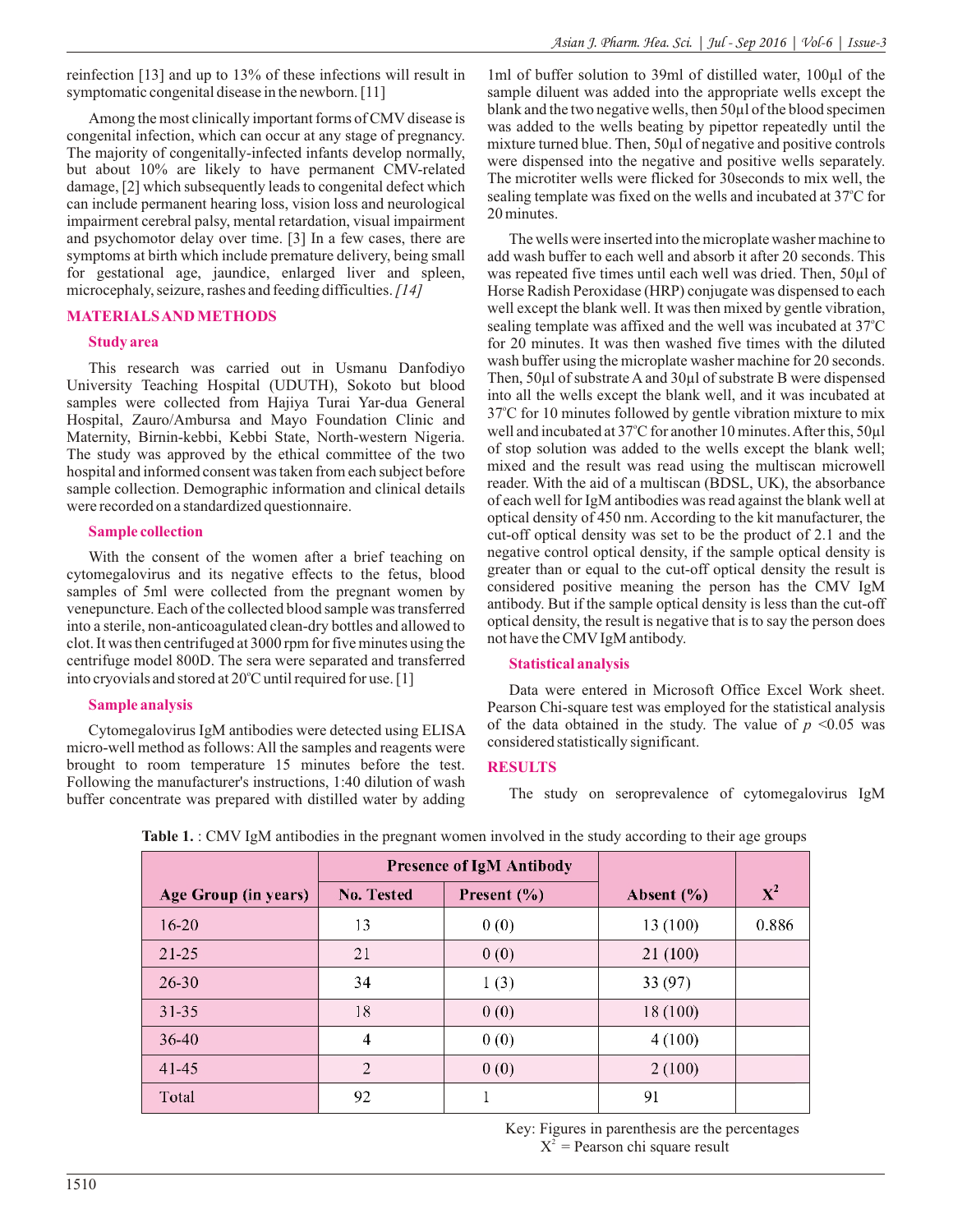| <b>Variables</b> | Presence of IgM Antibody |              |            |                           |
|------------------|--------------------------|--------------|------------|---------------------------|
|                  | No. Tested               | Present(%)   | Absent (%) | $\overline{\textbf{X}^2}$ |
| <b>Education</b> |                          |              |            | 0.228                     |
| Primary          | 16                       | 0(0)         | 16(100)    |                           |
| Secondary        | 38                       | 0(0)         | 38 (100)   |                           |
| Tertiary         | 14                       | 1(7)         | 13(93)     |                           |
| Arabic           | 20                       | 0(0)         | 20 (100)   |                           |
| Non              | $\overline{4}$           | 0(0)         | 4(100)     |                           |
| Total            | 92                       | $\,1$        | 91         |                           |
|                  |                          |              |            |                           |
| Occupation       |                          |              |            | 0.091                     |
| Civil servant    | 16                       | 1(6)         | 15 (94)    |                           |
| Self employed    | 10                       | 0(0)         | 10(100)    |                           |
| Unemployed       | 66                       | 0(0)         | 66 (100)   |                           |
| Total            | 92                       | $\mathbf{1}$ | 91         |                           |
|                  |                          |              |            |                           |
| Residence        |                          |              |            | 0.441                     |
| Urban            | 58                       | 1(1.7)       | 57 (98.3)  |                           |
| Rural            | 34                       | 0(0)         | 34 (100)   |                           |
| Total            | 92                       | $\mathbf{1}$ | 91         |                           |

**Table 2.** : Demographic characteristic of the pregnant women recruited in the study showing CMV IgM antibodies.

> Key: Figures in parenthesis are the percentages  $X^2$  = Pearson chi square result

antibodies was conducted on ninety two pregnant women attending, ante-natal clinics in the two hospitals in Birnin-Kebbi. From the ninety two blood samples collected, ninety one (98.9%) did not have the CMV IgM antibodies while one (1.1%) had the antibody. The age groups of the women involved in the study were between the ages of 16 and 45 years. The CMV IgM antibodies was recorded only in age group of 26-30 years (table 1).

The diagnosed CMV IgM antibody seropositive pregnant women was educated, civil servants, residing in the urban areas, in her third trimester, and in first pregnancy. There was no significant relation of CMV IgM seropositivity with increasing age, level of education, occupation, residence, stage of pregnancy and parity (table  $2 \& 3$ ).

### **DISCUSSION**

The seroprevalence of CMV specific IgM antibody in pregnant women attending antenatal clinics was low (1.1%) in the two hospitals in Birnin-Kebbi. The low prevalence of CMV specific IgM antibody in this study, is in agreement with Hamdan *et al*., 2.5%; [15] Saidu *et al*., 1%; [16] Alghalibi *et al*., 1.8%; [13] and *Usta et al.,* 1.1%. [17] However, a higher seroprevalence, has been documented by other researchers like Lone *et al.*, 16%; [18] Saraswathy *et al*., 7.2%; [19] Hama and Abdurahman, 9.18 %; [20] and Neirukh *et al*., 11.5%. [21]

The presence of CMV IgM antibodies is revealing current infection of CMV and increasing the possibility of transmission of infection *in utero* to the fetus. The use of ELISACMV-specific IgM in this study had its limitations. CMV specific IgM may reappear during reactivation of CMV infection, thus, it was not possible to distinguish between primary infection and reactivation in this study. The low prevalence CMV IgM antibodies in study area, might be as a result of enlightenment as the women are more educated and have better hygienic environments and condition of living. It is also possible that majority of the women would have already been exposed and recovered from primary infection, with the loss of IgM, by the time of the current pregnancy. [22]

The diagnosed CMV IgM antibody seropositive pregnant women was educated, civil servants and residing in the urban areas. This might be because the educated women in urban areas may have been practicing safe hygienic practices as a way of life without knowing the existence of CMV infection. This practice might have prevented them from previous exposure to CMV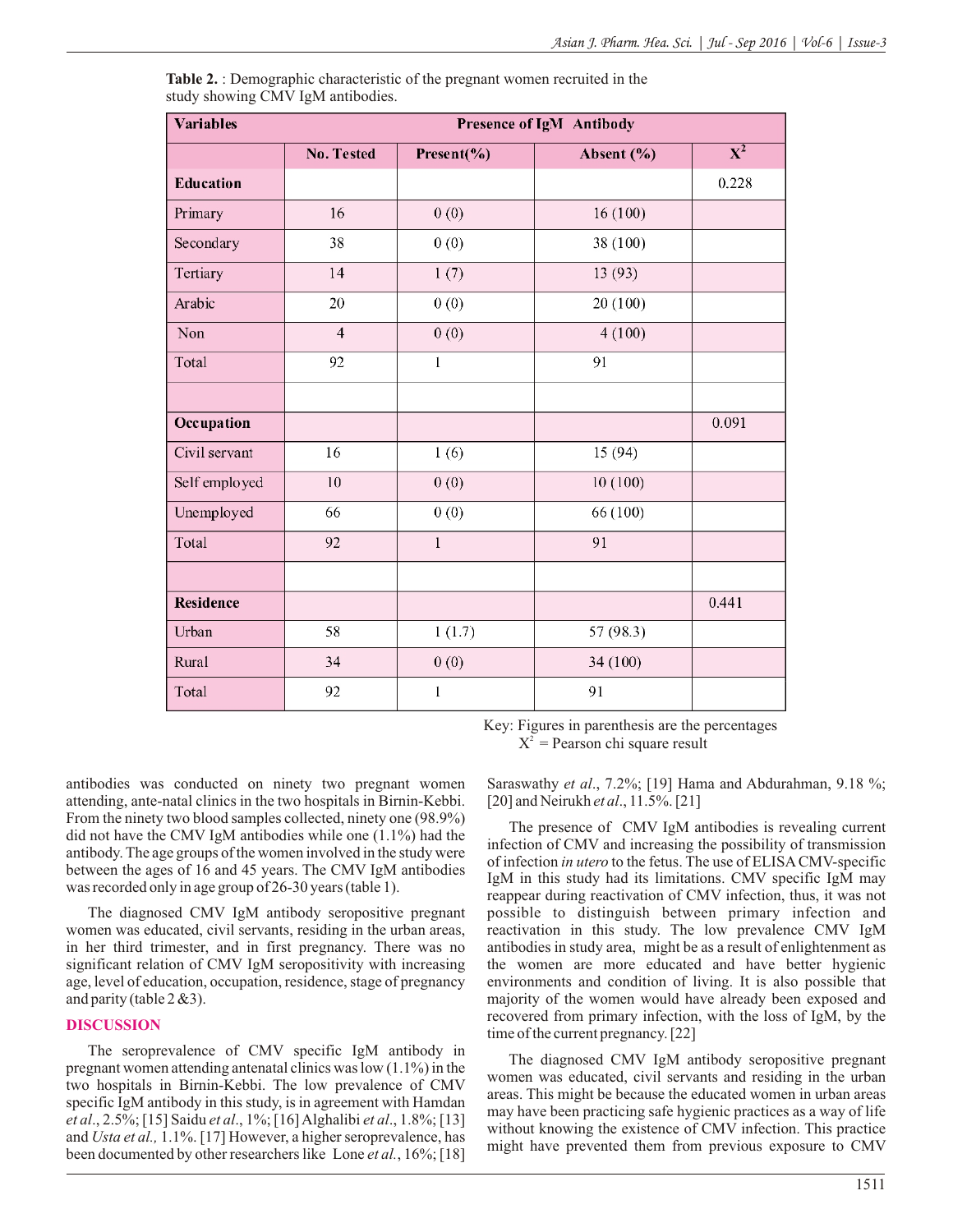| <b>Variables</b>          | Presence of IgM Antibody |              |          |                  |
|---------------------------|--------------------------|--------------|----------|------------------|
|                           | No. Tested               | Present      | Absent   | $\overline{X^2}$ |
| Stage of pregnancy        |                          |              |          | 0.125            |
| 1 <sup>st</sup> Trimester | 26                       | 0(0)         | 26(100)  |                  |
| $2nd$ Trimester           | 48                       | 0(0)         | 48 (100) |                  |
| 3 <sup>rd</sup> Trimester | 18                       | 1(6)         | 17(94)   |                  |
| Total                     | 92                       | $\mathbf{1}$ | 91       |                  |
|                           |                          |              |          |                  |
| Parity                    |                          |              |          | 0.385            |
| Nil                       | 18                       | 1(6)         | 17 (94)  |                  |
| $\,1\,$                   | 12                       | 0(0)         | 12(100)  |                  |
| $\overline{2}$            | 20                       | 0(0)         | 20(100)  |                  |
| 3                         | 14                       | 0(0)         | 14 (100) |                  |
| $4+$                      | 28                       | 0(0)         | 28 (100) |                  |
| Total                     | 92                       | $\mathbf{1}$ | 91       |                  |

**Table 2.** : CMV IgM antibodies according to their stage of pregnancies and parity

Key: Figures in parenthesis are the percentages  $X^2$  = Pearson chi square result

infection thereby having first contact with CMV infection during pregnancy, which led to the presence of CMV IgM antibodies in their serum than the uneducated ones living in rural areas that did not practice safe hygiene practices. On the other hand, in urban areas, sexual transmission is the major route of infection later in life during childbearing age. [23]

Looking at their stage of pregnancy, the diagnosed pregnant women was in her third trimester in first pregnancy and she is at risk of transmitting the infection to the fetus, since she might be having the recent primary infection. The women infected with CMV during late gestation are more likely to transmit the virus to their unborn child than women who are infected at early gestation [24, 25].

Observed also in this study was that 91(98.9%) negative cases for CMV IgM antibodies, that was considered susceptible for CMV infection. Although the prevalence of CMV IgM antibody among pregnant women is low, the risk of congenital CMV infection is much higher. CMV infection can lead to significant damage to the fetus and as the damage done *in utero* cannot be reverted, control of intrauterine CMV infection is important, through prevention of CMV infection in the pregnant women. As no effective treatment and vaccine against the CMV is available, more emphasis should be laid upon educating women (to maintain good hygiene, limited contact with infected children and responsible sexual practices) and routine screening of pregnant women to reduce the fatal outcome of the pregnancy occurring due to the CMV infection.

# **CONCLUSION**

Although, a low proportion of pregnant women is exposed to CMV current infection, it is recommended that there should be

voluntary screening of all pregnant women, as part of their antenatal care, so that seropositive women with primary infection could be offered the opportunity for prenatal screening and be informed of intervention options. Finally, follow-up tests with offspring to CMV IgM-positive mothers are essential, in order to detect the consequences of congenital infection and to allow treatment to occur as early as possible. Education of women about CMV, virus transmission and hygiene strategies to prevent CMV infection should be the most important strategy to reduce the risk of congenital CMV infection.

### **Acknowledgment:**

The authors acknowledge the assistance of all the staffs in the Haematology Laboratory Department of Usmanu Danfodiyo University Teaching Hospital, Sokoto, Mayo Foundation Clinic and Hajiya Turai Yar adua General Hospital, Birnin Kebbi, Kebbi State.

### **Conflict of interest:**

The authors report no conflict of interest.

# **REFERENCES**

- 1. Ahmad RM, Kawo AH, Udeani TKC, Manga SB, Ibrahim ML, Danjuma B. Sero-prevalence of cytomegalovirus antibodies in pregnant women attending two selected hospitals in Sokoto State, north-western Nigeria. Bajopas. 2011:4(1):63- 66.
- 2. Kim CS. Congenital and perinatal cytomegalovirus infection. Korean J Pediatr*.* 2010:*53*(1):14-20.
- 3. Naing ZW, Scott GM, Shand A,. Hamilton ST, Zuylen WJv, Basha J, Hall B, Craig ME, Rawlinson WD. Congenital